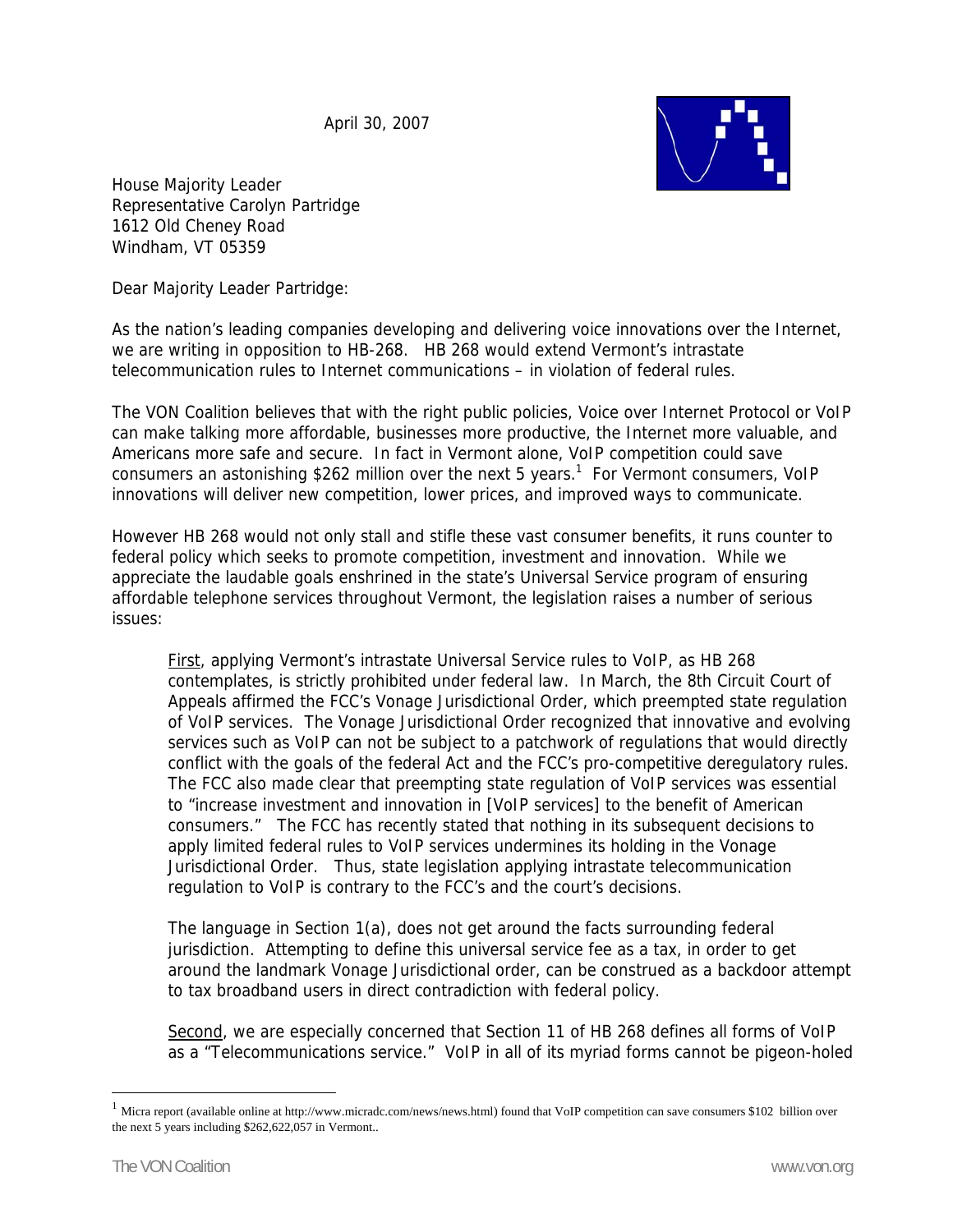into the classification of "Telecommunication service." The FCC has already determined that VoIP services like Free World Dialup are not "telecommunications services" but are instead "information services." For other types of VoIP services, the FCC has thus far declined to reach a final classification, but has exercised broad jurisdiction over those services. If Vermont defines VoIP as a "Telecommunications Service," it would potentially be applying an array of unnecessary and duplicative telephone rules to the Internet potentially causing broad and harmful effects that go well beyond the intent of HB 268 and have nothing to do with the bill's intent to collect Universal Service fees.

Third, the bill is overly broad in scope and does not conform to the FCC's definition of "Interconnected VoIP" for which the FCC has applied limited regulations. The FCC has asserted federal jurisdiction, and limited its regulation to only those services that are substitutes for home phone services, and defined these services as "interconnected VoIP" services. However, HB 268 defines "telecommunication service" so broadly as to capture any oral communication using a computer – whether a home intercom, instant messenger software, or even a child's video game console. Such a mandate could effectively shut out Vermont consumers from taking advantage of the exciting and new communications technologies that are now emerging in the marketplace and transforming the way we communicate.

Fourth, the Federal Internet tax moratorium specifically prevents states from applying taxes to certain forms of VoIP including voice-capable instant messaging – which the bill appears to tax.

In view of the federal decisions preempting state regulation and the other harmful effects of regulating Internet services, we encourage you to refrain from attempting to regulate VoIP and instead seek to harness the full power and potential that Internet based communication can deliver. We understand the very laudable goals of ensuring that Vermont consumers have access to affordable communications. However, more and more states are coming to recognize that VoIP can be harnessed for enormous public gain. As a result, rather than adopting state specific rules for VoIP, last year government leaders in states like California, Florida, Virginia, Georgia, Kentucky, and Colorado all took steps to prevent state regulation of VoIP in order to boost broadband deployment, and harness VoIP's vast potential for lowering prices while boosting choices and features. We encourage you to follow suit and delay action on HB 268 at this time.

VoIP can play a critical role in boosting broadband demand, putting new tools in the hands of consumers and small businesses to enhance productivity, manage daily affairs, and enjoy leisure pursuits. We look forward to continuing to working with Vermont leaders to forge pragmatic solutions that enable consumers, businesses, and the economy to achieve the full promise and potential that VoIP can deliver.

Sincerely,

## **The VON Coalition**